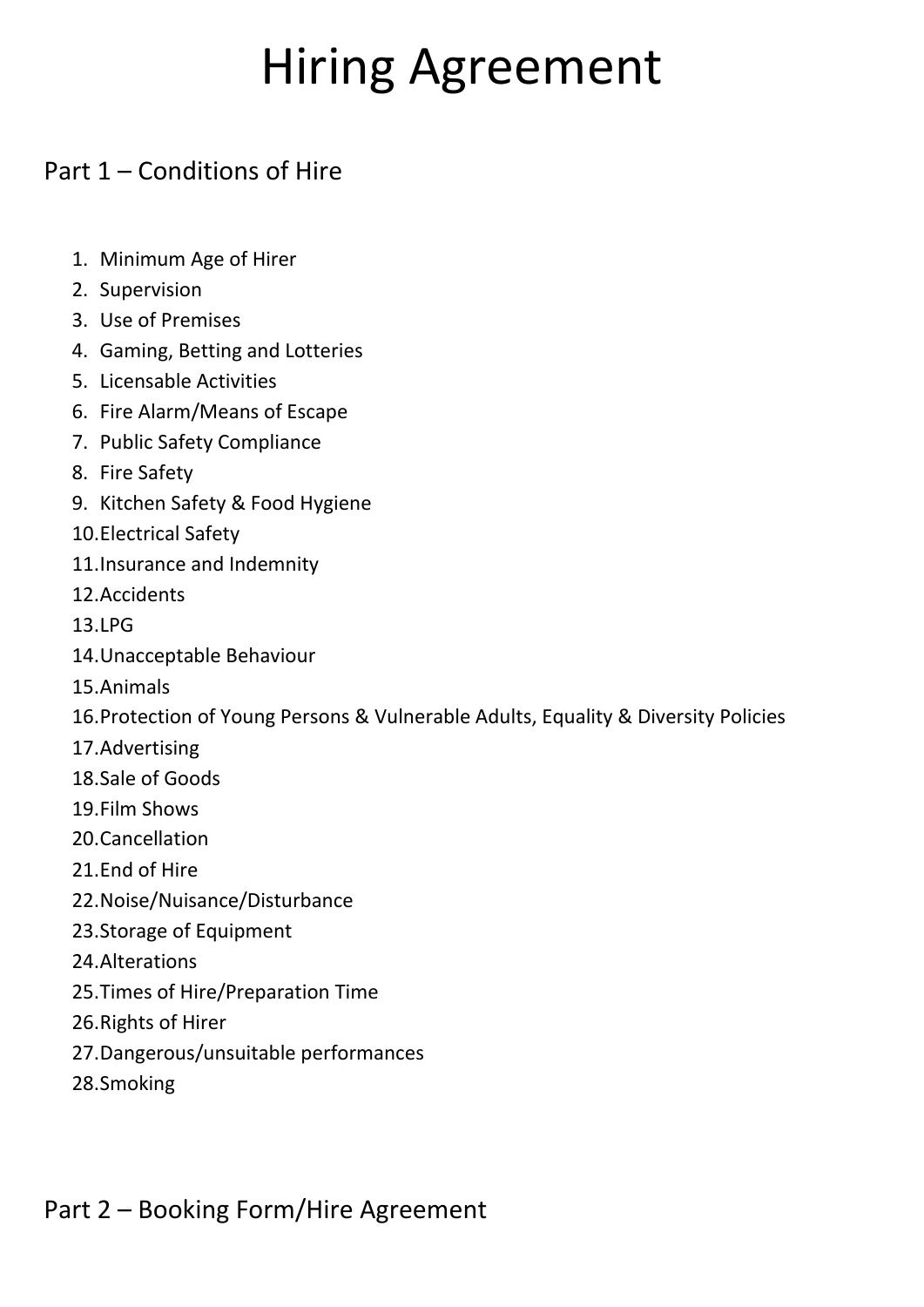# Part 1 – Standard Conditions of Hire

These standard conditions apply to all hiring of the hall and rooms. If the hirer is in any doubt as to the meaning of the following, further clarification should be sought with the booking representative until there is a full understanding.

An official Booking Form must be completed to hire the Centre. The completed form should be returned to the Centre Management with appropriate deposits to ensure confirmation of booking. Any provisional bookings will only be held for 14 days, after which time the date will no longer be held if a completed booking form has not been received. The full hire cost must be received 4 weeks before the event.

#### **Definitions**

References in this agreement to the Centre, the Premises and the Facility mean the entire building and the curtilage and the reserved car parking spaces.

#### **1. Age**

The Hirer, who shall not be a person under 18 years of age, hereby accepts responsibility for being in charge of and on the premises at all times when the public/invitees are present and for ensuring that all conditions, under this agreement, relating to management and supervision of the premises are met.

#### **2. Supervision**

The Hirer shall during the period of the hiring, be responsible for: supervision of the premises, the fabric and the contents: their care, safety from damage however slight of change of any sort; and the behaviour of all persons using the premises whatever the capacity. This includes ensuring that only Alcohol purchased from the bar in the Premises may be consumed on the property and that glasses and bottles must not be taken outside the building. Ensure proper supervision of car parking arrangements so as to avoid obstruction and consideration of neighbours. Children must be supervised and controlled at all times, especially during children's parties and similar events. Vehicles must observe speed limits, park in designated spaces only and leave quietly to ensure maximum consideration for our neighbours. The Hirer shall make good or pay for all damages (including accidental damage and accidental discharge of fire extinguishers) to the premises or to the fixtures, fittings or contents, for loss of contents or should an excessive degree of cleaning be required.

#### **3. Use of Premises**

The Hirer shall not use the premises for any purpose other than that described in the Hiring Agreement and shall not subhire or use the premises or allow the premises to be used for any unlawful purpose or in any unlawful way nor do anything of bring on the premises anything which may endanger the same or render invalid any insurance policies in respect thereof. Only Alcohol purchased from the bar in the Premises may be consumed on the property. Any Alcohol consumed on the premises that has not been purchased on the premises will be subject to a corkage charge agreed with The Anchor Inn before the event. The bar manager will have the authority to close the bar, if in his/her opinion, the hirer has allowed guests to consume alcohol not purchased from the bar, or not subject to the corkage charge.

# **4. Gaming, Betting and Lotteries**

The Hirer shall ensure that nothing is carried out on or in relation to the premises in contravention of the law relating to gaming, betting and lotteries.

# **5. Licensable Activities**

The Hirer shall ensure full compliance to the facility's licensable activities through reference to the licence documentation.

# **6. Fire Alarm/Means of Escape**

All means of exit from the premises must be kept free from obstruction and immediately available for instant free public exit at all times. In the event of fire the alarm must be sounded. On hearing the fire alarm all visitors must leave the building via the nearest safe exit route to the Assembly Point to the West of the car park entrance on Bridge Road. The hirer will be responsible for evacuating staff, guests and visitors and for ensuring that everyone has left the building. The Hirer will be responsible for contacting the Fire Service. No one is to re-enter the building until the all-clear is given.

#### **7. Public Safety Compliance**

The hirer shall comply with all conditions and regulations made in respect of the premises by the Local Authority, the licensing Authority, the hall's Fire Risk Assessment and otherwise, particularly in connection with any event which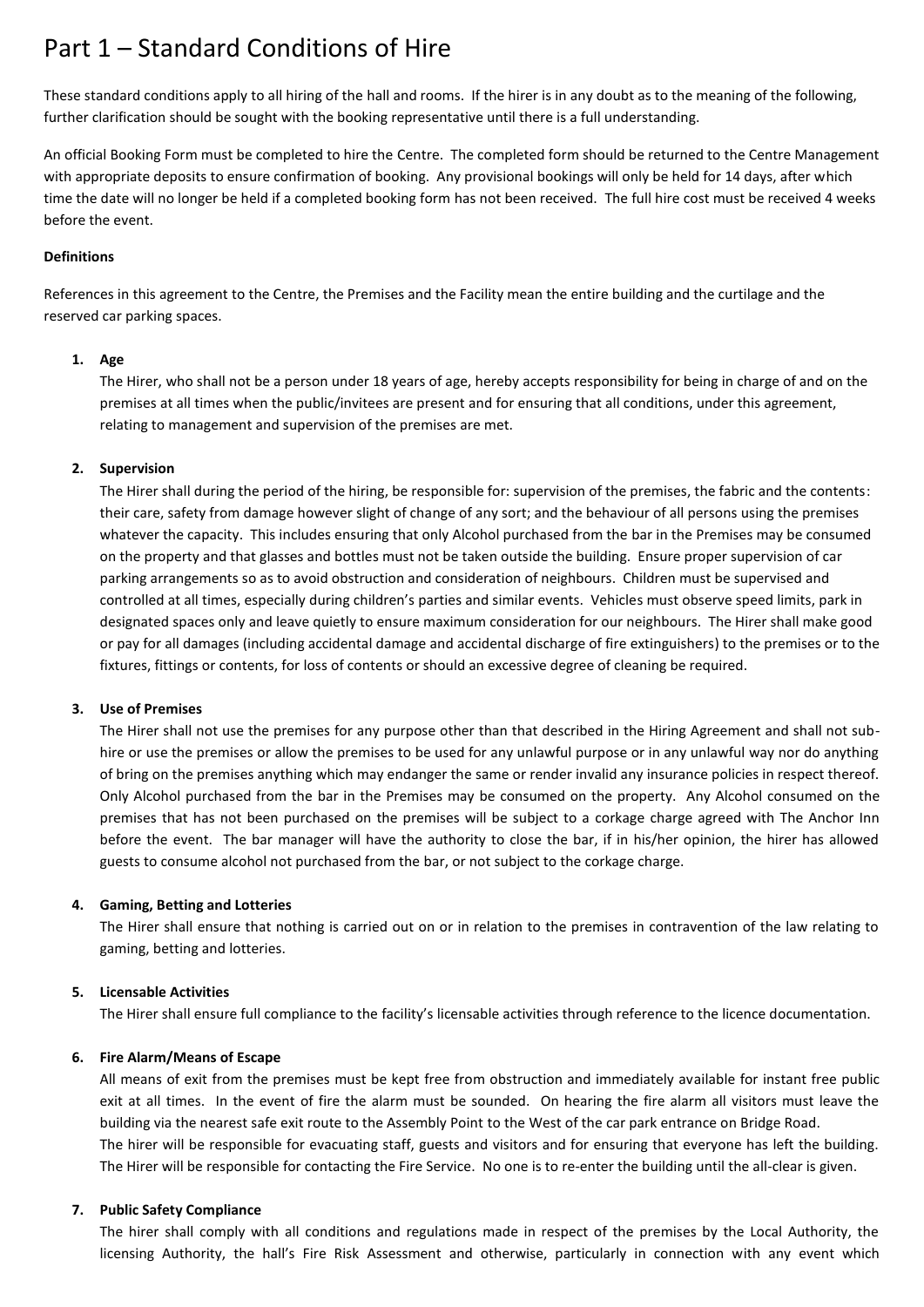constitutes regulated entertainment, at which alcohol is sold or provided or which is attended by children. The hirer shall also comply with the hall's health and safety policy statement.

- a) The Hirer acknowledges that they have received information In the following matters:
	- The action to be taken in event of fire. This includes calling the Fire Brigade and evacuating the building.
	- The location and use of fire equipment. (Diagram of location on display and available if requested prior to the event.)
	- Escape routes, fire doors and the need to keep them clear during the period of hire.
- b) In advance of entertainment or activity the Hirer shall check the following items:
	- That all fire exits are unlocked.
	- That all escape routes are free of obstruction and can be safely used.
	- That any fire doors are not wedged open.
	- That exit signs are illuminated at all times.
	- That there are no obvious fire hazards on the premises.

The Hirer also agrees to abide by all traffic and parking regulations in force in the Memorial Park Cark Park.

# **8. Fire Safety**

Highly flammable substances are not permitted to be brought into, or used in any part of the premises.

No internal decorations of a combustible nature (e.g. polystyrene, cotton wool) shall be erected without the consent of the centre management. No decorations are to be erected/displayed near light fittings or heaters.

Items which may increase the risk of an outbreak of fire such as pyrotechnics or other high risk items/activities are not permitted. Special request for such items must be made in advance and will only be considered following professional advice and with the addition of specific controls. The Fire Brigade shall be called to any outbreak of fire, however slight, and a full investigation will be carried out by the hirer and the representative of the Centre.

# **9. Kitchen – Safety, Health and Hygiene**

Only competent persons are permitted to use the kitchen appliances. Extra caution must be taken if there is any chance of children coming into contact with the appliances, The Hirer shall, if preparing, serving or selling food, observe all relevant food health and hygiene legislation and regulations. In particular dairy products, vegetables and meat on the premises must be refrigerated and stored in compliance with the Food Temperature Regulations. Kitchen equipment/appliances and surfaces must be thoroughly cleaned by the hirer after use. Hirer will need to supply drying & cleaning cloths etc.

# **10. Electrical Appliance Safety**

The Hirer shall ensure that any electrical appliances brought by them to the premises and used shall be safe, in good working order, used in a safe manner and holds a current portable appliance test. This includes any equipment used by other parties for entertainment, music etc.

# **11. Insurance and Indemnity**

The Hirer shall be liable for:

- a) The cost of repair of any damage (including accidental and malicious damage) done to any part of the premises including the curtilage thereof or the contents of the premises.
- b) All claims, losses, damages and costs made against or incurred by the Centre, their employees, volunteers, agents or invitees in respect of damage or loss of property or injury to persons arising as a result of the use of the premises (including the storage of equipment) by the Hirer, and
- c) All claims, losses, damages and costs made against or incurred by the Centre, their employees, volunteers, agents or invitees as a result of any nuisance caused to a third party as a result of the use of the premises by the Hirer.

# **12. First Aid/Accidents and Dangerous Occurrences**

Each hirer should make arrangements for an appointed person to be present to deal with First Aid Emergencies. A First Aid Kit is available in the Kitchen/Bar. The Hirer must report all accidents involving injury to the public, invitees or members of the Centre as soon as possible and complete the relevant section in the accident book. Any failure of equipment belonging to the Centre or brought in by the Hirer must also be reported as soon as possible. Certain types of accident or injury must be reported on a special form to the Incident Contact Centre. The Centre representative will give assistance in completing this form. This is in accordance with the Reporting of Injuries, Diseases and Dangerous Occurrences Regulations 1995 (RIDDOR). The Incident Contact Centre can be contacted in any of the following ways:

• Telephone: 0845 3009 923 between 8.30am and 5pm Monday - Friday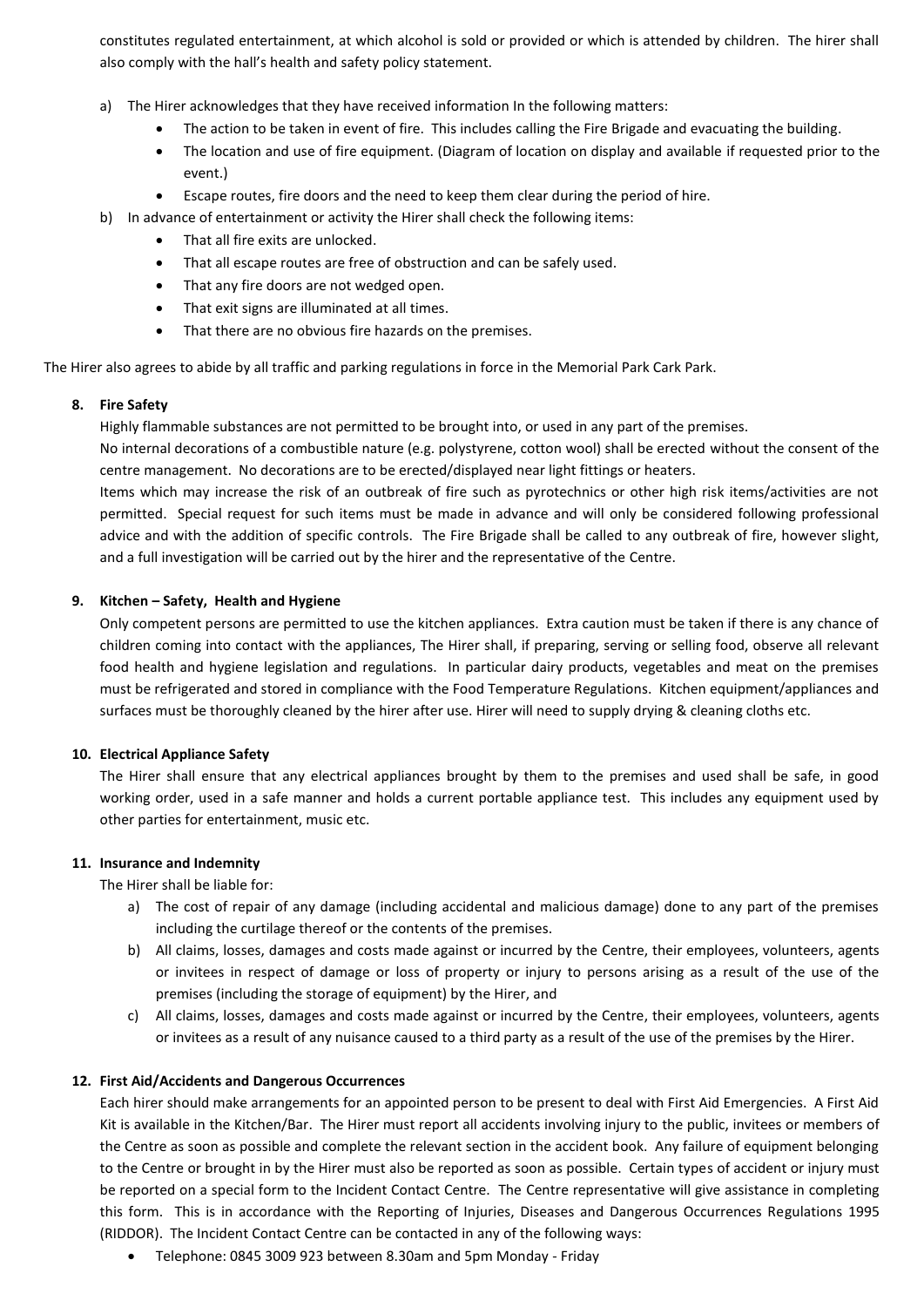• HSE website: [www.hse.gov.uk/](http://www.hse.gov.uk/)riddor/report.htm

#### **13. Liquid Petroleum Gas**

The Hirer shall ensure that no LPG containers or appliance be brought onto the premises for additional cooking, heating or any other reasons including the use of Hogg Roasts indoors. Please note the use of Smoke or foam machines are **not** permitted also confetti is **not** permitted due to staining of the floor.

#### **14. Unacceptable Behaviour and Supply of Illegal Drugs**

The Hirer shall ensure that unacceptable behaviour, swearing or disturbance does not take place including externally to the building which may affect members of the public and neighbours. Violent or criminal behaviour will not be tolerated and care shall be taken to avoid excessive consumption of alcohol. Drunk and disorderly behaviour shall not be permitted either on the premises or in its immediate vicinity. Alcohol shall not be served to any person suspected of being drunk nor to any person suspected of being under the age of 18. Any person suspected of being drunk, under the influence of drugs or who is behaving in a violent or disorderly way shall be required to leave the premises and shall be escorted off if necessary. No illegal drugs may be brought onto the premises. Close liaison with the appropriate authorities through modern CCTV systems and procedures will support these important requirements. The bar manager will have the authority to close the bar, if in his/her opinion, the hirer has allowed guests to become inebriated, supplying /taking drugs or violent and causing a disturbance to others.

#### **15. Animals**

The hirer shall ensure that no animals, (including birds) except guide dogs, are brought into the premises, other than for a special event when prior agreement must be obtained from the management of the centre. No animals whatsoever are to enter the kitchen at any time.

#### **16. Children, Young People, Vulnerable Adults/Equality & Diversity Policies**

The Hirer shall ensure that any activities for children under eight years of age comply with the provisions of The Children Act of 1989. Only suitable persons who have passed the appropriate Criminal Records Bureau checks should have access to children, young people and vulnerable adults when taking part in activities in the centre. Children's activities and parties must be supervised and managed to ensure that there is no interference/effect to other groups, activities or recreational interests. The Hirer shall provide the Centre Management with a copy of their CRB check and Child Protection Policy on request. Hirers are encouraged to adopt and promote the Centre's own policies.

# **17. Advertising/Fly posting**

The Hirer shall not carry out or permit fly posting or any other form of advertisements for any event taking place at the premises without prior agreement.

#### **18. Sale of Goods**

The Hirer shall, if selling goods on the premises, comply with all Trading Laws and any code of practice used in connection with such sales. In particular, the Hirer/Vendors shall ensure that the total prices of all goods and services are prominently displayed, as shall be the organiser's name and address and that any discounts offered are based only on manufacturers' recommended Retail Prices.

#### **19. Film Shows**

Children shall be restricted from viewing age-restricted films classified according to the recommendations of the British Board of Film Classification. Hirers should ensure that they have the appropriate copyright licences for film.

#### **20. Cancellation**

If the Hirer wishes to cancel the booking before the date of the event (less than 4 weeks' notice) the deposit will be retained. Cancellation of the booking between one and two weeks prior to the date 50% of the fee is payable. Cancellation of the booking with less than seven days' notice will result in the full fee being payable. The Centre Management reserves the right to cancel the hiring by written notice to the Hirer in the event of:

a) The premises being required for use as a Polling Station for a Parliamentary or Local Government election or byelection